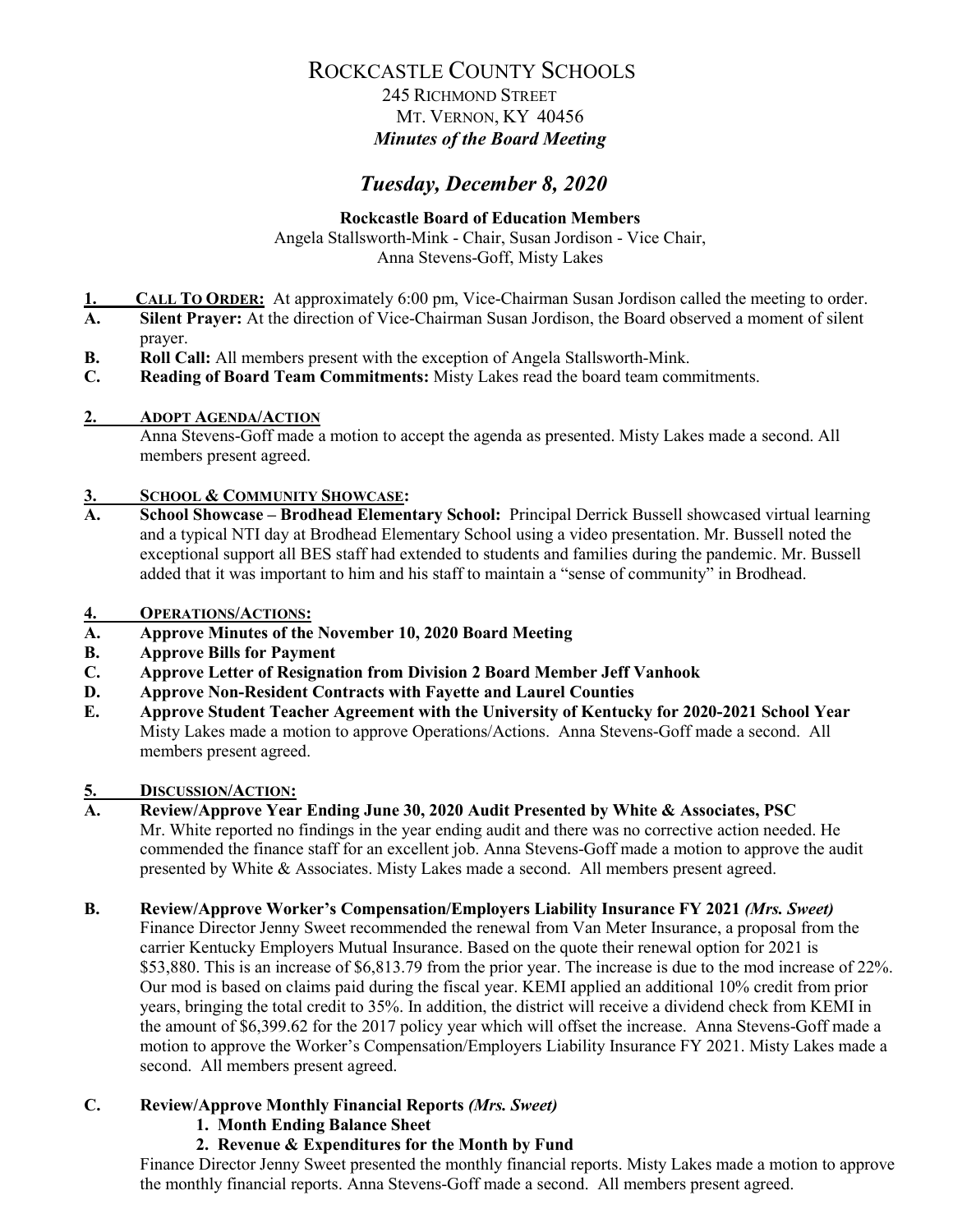### 245 RICHMOND STREET MT. VERNON, KY 40456 *Minutes of the Board Meeting*

# *Tuesday, December 8, 2020*

#### **Rockcastle Board of Education Members** Angela Stallsworth-Mink - Chair, Susan Jordison - Vice Chair, Anna Stevens-Goff, Misty Lakes

#### **D. Review/Approve Creation of Digital Learning Coach Position**

Superintendent Ballinger reported that the state provided a stipend to cover the Digital Learning Coach position. This position will be responsible for coaching teachers on how to best instruct students virtually. The Digital Learning Coach will work with all schools in the district. Misty Lakes made a motion to approve the Digital Learning Coach position. Anna Stevens-Goff made a second. All members present agreed.

#### **E. Review/Approve 2020-2021 Salary Schedule Amendment**

Superintendent Ballinger noted that the amendment to the salary schedule includes the Digital Learning Coach position and also aligns the salary schedule to reflect changes to extended days that were made in 2016. Misty Lakes made a motion to approve the 2020-2021 Salary Schedule Amendment. Anna Stevens-Goff made a second. All members present agreed.

#### **6. DISCUSSION/REVIEW:**

### **A. Review Superintendent's Personnel Action Report** *(Mrs. Ballinger) (Appendix A)*

Superintendent Ballinger shared current personnel actions in the district with the board.

### **7. DEPARTMENT REPORTS**

#### **Jenny Sweet – Finance**

- Red Book Training was recently provided to our schools by Kentucky Education Development Corporation (KEDC)
- Working on draft budget for General Fund to be presented in January.

### **Brandon Reynolds – Technology**

- 100 hot spots are actively being delivered to households throughout the county to provide internet access to students for virtual learning
- Technology Help Line will remain active through January.
- Web filter upgrades have been made to assist in monitoring student internet activity. Notifications are set to automatically notify staff members. For example, our Mental Health Coordinator would be notified if there is suspicion a student has searched for violence or suicide related material.
- Students will receive Minecraft on their Chromebooks as a Christmas gift from the district. Mr. Reynolds noted Minecraft teaches programing and other STEM skills.

#### **Jason Coguer - Instruction**

• New Teacher Academy continues with the last session focusing on virtual learning. Hannah Laswell and Matthew Whitaker provided best practices with New Teacher Academy participants.

#### **Jennifer Mattingly - Instruction**

- Fall i-Ready Diagnostic results for reading and math were presented.
- Project LIFT Literacy Grant has provided 130 hours of professional learning to our teachers

#### **Ken Hopkins – Transportation**

• Food deliveries continue across the district during NTI averaging about 700 miles per delivery day. Approximately \$24,000 has been spent up to Thanksgiving break to deliver meals.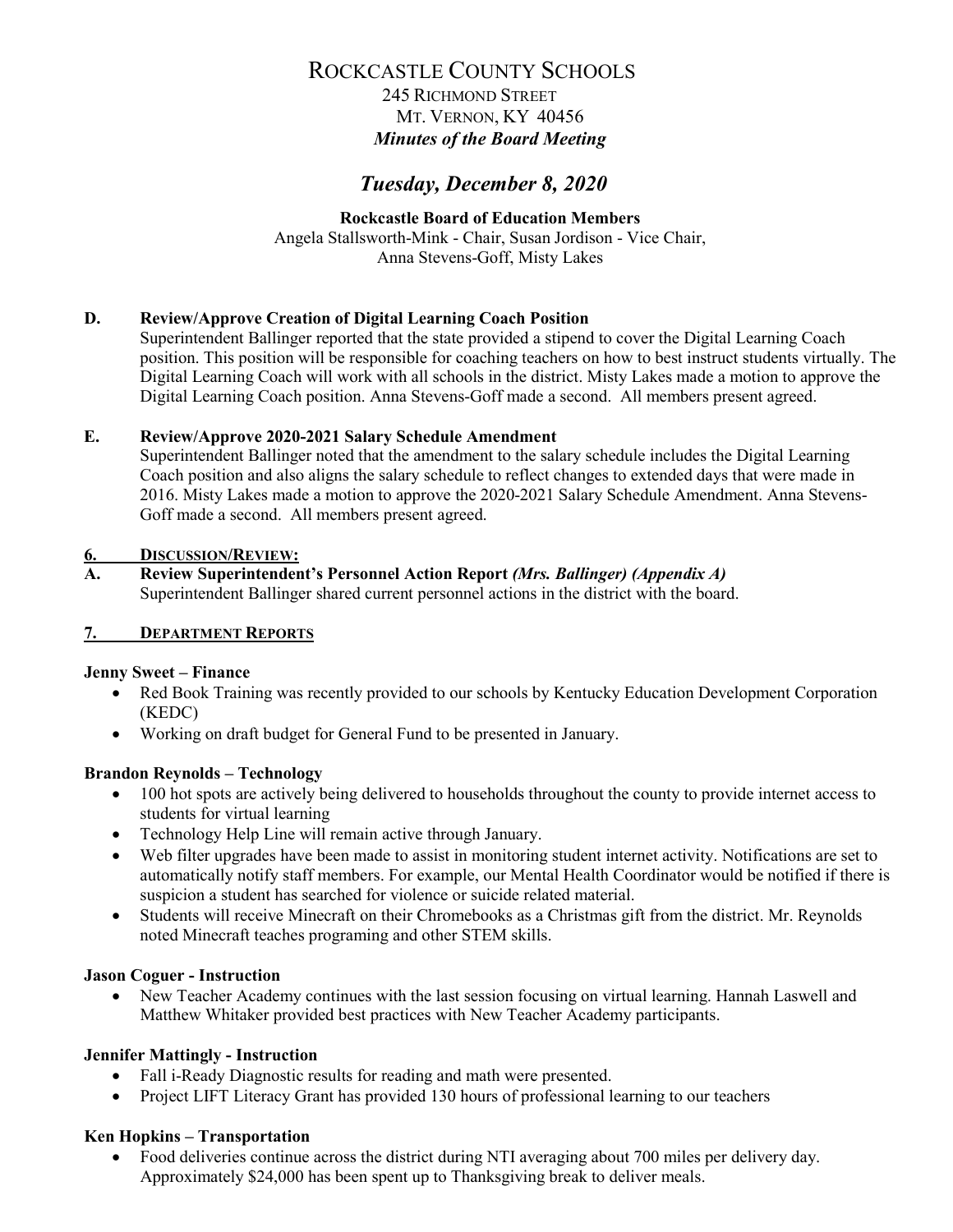### 245 RICHMOND STREET MT. VERNON, KY 40456 *Minutes of the Board Meeting*

# *Tuesday, December 8, 2020*

### **Rockcastle Board of Education Members**

Angela Stallsworth-Mink - Chair, Susan Jordison - Vice Chair, Anna Stevens-Goff, Misty Lakes

• Working with transportation staff to prepare for when students return to in-person classes. A/B schedule will help with putting more distance between students on the bus.

#### **Marcus Reppert – Student Services**

- MOU for School Resource Officer was approved at last board meeting and the City of Mt. Vernon has approved as well. Once this position has been posted and filled, the SRO will work with students on the prevention of drug use, vaping and digital citizenship.
- Students can still be referred for the Truancy Diversion Program even while we are on virtual learning. Mr. Reppert noted this isn't to charge anyone with truancy but to work to remove barriers so that students can be successful.

#### **Wendy King – Special Education**

- Mrs. King provided a glimpse into what Special Education services are being provided to students during NTI. During a 7-day window there were:
	- o 114 Small Group Meetings
	- o 177 Google Meets
	- o 143 Speech Therapy Sessions
	- o 58 Physical/Occupational Therapy Sessions
	- o 479 Emails/Messages/Texts
	- o 542 Phone Calls
	- o 7 Home Visits
	- o 242 Odysseyware Correspondence
	- o 1801 Total Contacts with Special Education students
- December 1 Child Count completed

#### **Trent Clark – Facilities & Technology**

- Working with CMTA for the scope of the Mt. Vernon Elementary Energy Project
- Wireless equipment was recently upgraded. This is the  $3<sup>rd</sup>$  upgrade since we began using wireless technology.

#### **Jamie Saylor – Food Service**

- Rocket Refuel School meal sites continue during each day of NTI. For the month of November, we served 35,314 breakfasts and 36,712 lunches (includes in-person school days).
- Christmas lunch will be served at all Rocket Refuel sites on Wednesday, December 16th. Menu will be sliced ham, green beans, mashed potatoes, rolls and dessert.
- Rockcastle County Schools has partnered with Optimum Foods to offer direct-to-door food boxes to be delivered on or around Christmas break. 2,458 children were pre-registered to receive the 10-day food box. Each box contains 10 shelf stable breakfasts, 10 shelf stable lunches and shelf stable milk for each meal.

#### **Sherman Cook – ATC Principal**

- Working to support students and staff during virtual instruction.
- Working to make daily contact with students during virtual learning.
- Google meets have added some accountability for students and has help reconnect them to school.

#### **8. SUPERINTENDENT COMMUNICATION**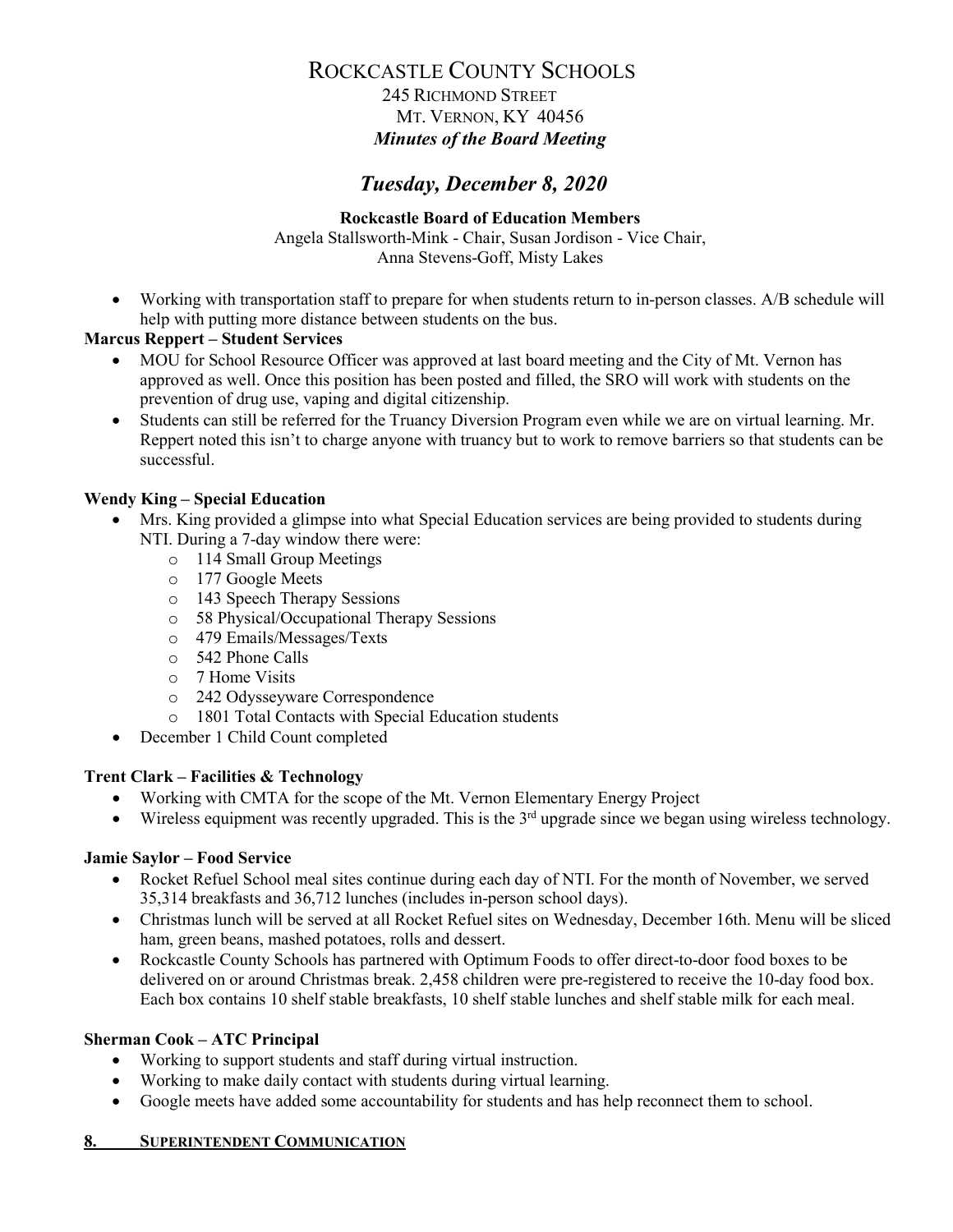245 RICHMOND STREET MT. VERNON, KY 40456 *Minutes of the Board Meeting*

# *Tuesday, December 8, 2020*

#### **Rockcastle Board of Education Members** Angela Stallsworth-Mink - Chair, Susan Jordison - Vice Chair, Anna Stevens-Goff, Misty Lakes

Superintendent Ballinger thanked out-going board members Jeff Vanhook and Susan Jordison for their service to Rockcastle County Schools. We hope to celebrate the service of both board members during the January or February 2021 meetings.

Superintendent Ballinger noted that while students are completely virtual now, we are waiting on guidance from the Governor to see how schools will operate when we can return in January. Operating on an A/B schedule will provide more social distancing and create a safer environment for our students and staff.

As of the board meeting, we had 35 staff members quarantined and 11 students quarantined. We are monitoring data on a daily basis.

### **8. BOARD COMMENTS**

Board Member Anna Stevens-Goff thanked Susan Jordison for her service to Rockcastle County Schools and that she would be greatly missed.

Vice-Chair Susan Jordison shared that she began her service to Rockcastle County Schools serving on the Roundstone Elementary SBDM Council in 1995. She stated, "I know your work is hard, but you power on."

#### **9. ADJOURNMENT**

Anna Stevens-Goff made a motion to adjourn at 7:45 PM. Misty Lakes made a second. All members present agreed.

*Angela Stallsworth-Mink, Board Chair Carrie Ballinger, Secretary*